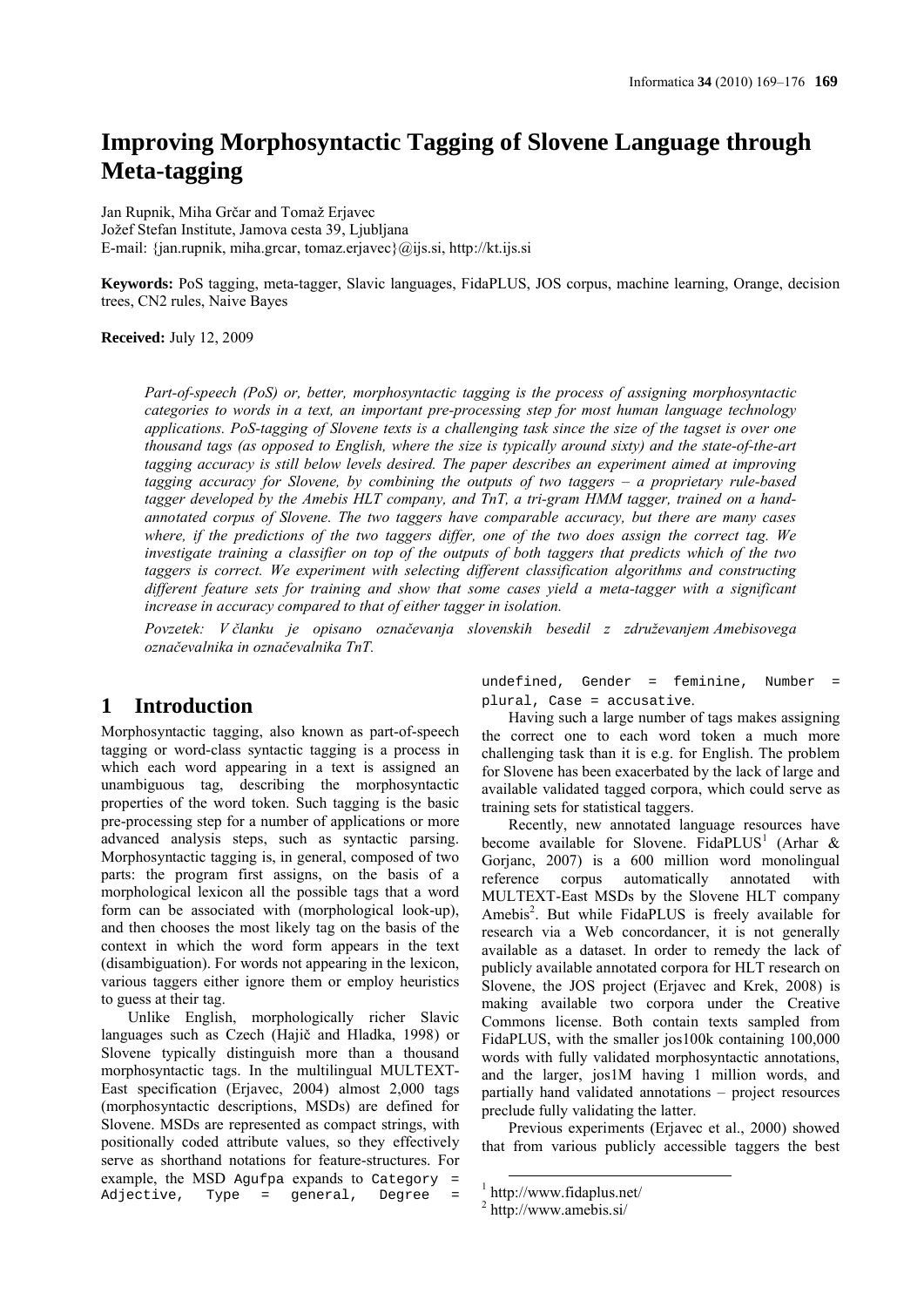results were achieved by TnT (Brants, 2000). TnT is a Hidden Markov Model tri-gram tagger, which also implements an unknown-word guessing module. It is fast in training and tagging, and is able to accommodate the large tagset used by Slovene.

Having the validated jos100k at our disposal, we experimented with training TnT and seeing how its errors compare to the ones assigned by the Amebis tagger. It turned out that the two taggers are comparable in accuracy, but make different mistakes. This gave us a method of selecting the words that should be manually corrected in  $j$ os $1M - only$  those tokens where the annotations between the taggers differ were selected for manual inspection. This approach concentrated on validating the words where state-of-the-art taggers are still able to make correct decisions, at the price of ignoring cases where both taggers predict the same but incorrect tag, i.e. the truly difficult cases.

Having several automatically tags for each word also offers the possibility of combining their outputs in order to increase accuracy, say, over the whole FidaPLUS corpus. Experiments in combining PoS taggers have been attempted before, using various learning strategies, and for various languages, e.g. voting, stacking, etc. for Swedish (Sjöbergh, 2003) or multi-agent systems for Arabic (Othmane Zribi et al., 2006). An experiment, more similar to ours, is reported in Spoustová et al. (2007) for Czech, also using a rich positional tagset, where several stochastic taggers are combined with a rule based one; the rule based tagger is used predominantly as a pre-disambiguation step, to filter out unacceptable tags from the ambiguity classes of the tokens.

This paper presents a similar experiment, which, however, uses only two independent taggers therefore precluding combination methods such as voting or pipelining. But as in the Czech case, we also need to deal with a very large and positionally encoded tagset.

The rest of this paper is structured as follows: Section 2 presents the dataset used in the experiments, Section 3 explains the methods used to combine the output of the taggers, Sections 4 and 5 give the results of experiments on the jos100k and jos1M corpora with different methods and features, and Section 6 gives the conclusions and directions for further work.

### **2 Dataset**

The dataset used in the first set of experiments is based on the jos100k corpus; the corpus contains samples from almost 250 texts from FidaPLUS, cca. 1,600 paragraphs or 6,000 sentences. The corpus has just over 100,000 word tokens, and, including punctuation, 120,000 tokens. jos100k contains only manually validated MSDs, of which 1,064 different ones appear in the corpus.

For the dataset we added MSDs assigned by Amebis and TnT to the manually assigned ones. Two sentences from the dataset are given in Figure 1. Annotations marking texts and paragraphs have been discarded and end of sentence is marked by an empty line. Punctuation is tagged with itself.

| Prišlo     | Vmep-sn    | Vmep-sn    | Vmep-sn   |
|------------|------------|------------|-----------|
| je         | Va-r3s-n   | Va-r3s-n   | Va-r3s-n  |
| do         | Sg         | Sg         | Sg        |
| prerivanja | Ncnsg      | Ncnsg      | Ncnsg     |
| in         | Сc         | Сc         | Cс        |
| umrla      | Vmep-sf    | Vmep-sf    | Vmep-sf   |
| je         | Va-r3s-n   | Va-r3s-n   | Va-r3s-n  |
|            |            |            |           |
| Tega       | Pd-nsg     | Pd-msa     | Pd-msg    |
| se         | Рх------с  | Px------c  | Рх------с |
| sploh      | Q          | Q          | Q         |
| nisem      | $Va-r1s-v$ | $Va-r1s-v$ | Va-r1s-v  |
| zavedel    | Vmep-sm    | Vmep-sm    | Vmep-sm   |
|            |            |            |           |

Figure 1: Example stretch of the corpus dataset ("*Prišlo je do prerivanja in umrla je. Tega se sploh nisem*  zavedel."). First column is the word-form, second the gold standard manually assigned tag, third the one assigned by TnT, and the fourth by Amebis. Note the first word of the second sentence, where both taggers make a mistake.

The source FidaPLUS corpus also contains, for each word token, all possible MSDs that could be assigned to it, i.e. its ambiguity class. Based on this information, we computed the average per-word MSD ambiguity which turns out to be 3.13 for the jos100k corpus. So, on the average, a tagger needs to choose the correct MSD tag between three possibilities. Note that disambiguation is only possible for known words.

#### **2.1 Amebis MSDs**

The Amebis MSDs were taken from the source FidaPLUS corpus; as mentioned, the Amebis tagger is largely a rule-based one, although with heuristics and quantitative biases. The tagger uses a large lexicon, leaving only 2% of the word tokens in jos100k unknown. Amebis doesn't tag these words, and they have all been given a distinguished PoS/MSD "unknown". Furthermore, FidaPLUS is annotated according to the MULTEXT-East specification, while the JOS corpus uses a modification, based on, but different from the MULTEXT-East/FidaPLUS one. Differences concern reordering of attribute positions, changes in allowed values, etc., as well as lexical assignment. For the most part an information-preserving conversion is possible, but for MSDs (attributes) of some lexical items only heuristics can be used for the conversion. Taking into account that all Amebis "unknowns" are by definition wrong, as all words are manually annotated with specific MSDs, and that a certain number of errors is introduced by the tagset mapping, Amebis obtains 87.9% accuracy on all tokens (incl. punctuation) in the dataset.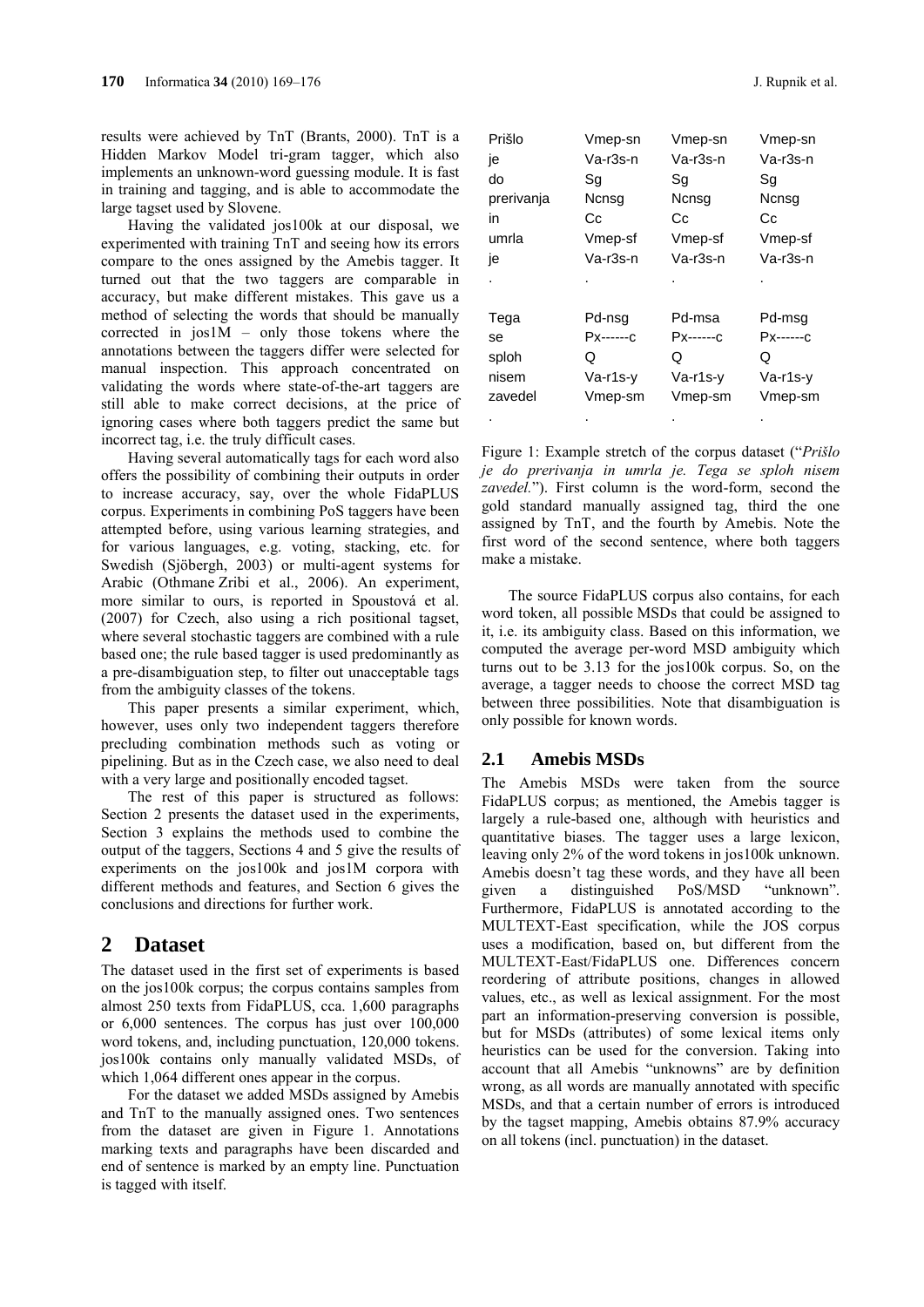### **2.2 TnT MSDs**

The TnT tagger was trained on the dataset itself, using 10-fold cross-tagging. The dataset was split into 10 parts, with 9 folds used for training, and the remaining fold tagged with the resulting model, and this process repeated for all 10 folds. As the lexical stock of jos100k is small, the tagging model used a backup lexicon which was extracted from the FidaPLUS corpus and its annotations. In other words, tri-gram statistics and lexicon containing uni-gram statistics of word-forms (their ambiguity classes) of frequent words were learned from jos100k, while less frequent words obtained their ambiguity classes from MSDs assigned by the Amebis tagger. Given such a tagging set-up, the obtained accuracy over the all dataset tokens (incl. punctuation) for TnT is 88.7%, slightly better than Amebis; but TnT has the advantage of learning how to correctly tag at least some unknown words (such as those marked as "foreign", i.e. tokens in spans of non-Slovene text), as well as having less problems with tagset conversion. Nevertheless, on the dataset it performs better than Amebis, so the TnT accuracy can be taken to constitute the baseline for the experiment.

#### **2.3 Error comparison**

Table 1 compares the errors made by the taggers against the gold standard. The first line gives the complete size of the corpus in words. The second gives the number of correct MSD assignment to word tokens for TnT (86.6% per-word accuracy), and the third for Amebis (85.7%). The fourth line covers cases where both taggers predict the correct MSD, for 78% of the words.

Lines 5 and 6 cover cases where one tagger correctly predicts the tag, while the other makes a mistake. These two lines cover a significant portion (2/3) of all the errors, so if such mistakes can be eliminated by deciding which tagger made the correct choice, the gains in accuracy are considerable.

The last two lines indicate upper bounds on the gains achieved by concentrating on choosing the correct tag. Line 7 gives cases where both taggers agree, but on an incorrect tag (3.2%), and line 8 the number of cases where both are wrong, but in different ways (2.4%); the upper bound on combination accuracy is thus 94.3%.

Let us look at two typical examples of cases 7 and 8. An example of both taggers being wrong, but agreeing on the assigned tag is exemplified in the fragment *"ni mogoče povedati" (it is not possible to tell)* where *"mogoče"* should be an adverb but both taggers assign it an adjectival tag. An example of both taggers being wrong in different ways is the fragment *"ni priporočene/Adj zgornje/Adj mejne/Adj vrednosti/Adj" (there is no recommended upper bound value).* The correct tag for the noun is *Ncfsg*, i.e. feminine singular genitive, the genitive being determined by the (long distance) dependency on "*ni".* The Amebis tagger correctly predicts this tag, while TnT makes a mistake, and assigns to the noun the plural accusative. As adjectives must agree with the noun in gender, number and case, the three adjectives preceding the noun must also be tagged as feminine singular genitive. Here both taggers are wrong: while TnT correctly posits the agreement between the noun and adjectives, all the adjective tags are wrong, due to the noun being incorrectly tagged. Amebis, on the other hand, does not pick up the agreement, and tags all three adjectives as masculine ones.

|   | Words   | Gold | Amebis TnT       |                  | Gloss                        |
|---|---------|------|------------------|------------------|------------------------------|
| 1 | 100,003 | MSD1 |                  |                  | Words in<br>dataset          |
| 2 | 86,623  | MSD1 |                  | MSD1             | TnT tagger<br>correct        |
| 3 | 85,718  | MSD1 | MSD1             |                  | Amebis tagger<br>correct     |
| 4 | 78,018  | MSD1 | MSD1             | MSD1             | Both taggers<br>correct      |
| 5 | 7,700   | MSD1 | MSD1             | MSD <sub>2</sub> | Amebis correct,<br>TnT error |
| 6 | 8,605   | MSD1 | MSD <sub>2</sub> | MSD1             | Amebis error.<br>TnT correct |
| 7 | 3,232   | MSD1 | MSD <sub>2</sub> | MSD <sub>2</sub> | Both wrong,<br>and identical |
| 8 | 2,448   | MSD1 | MSD <sub>2</sub> | MSD3             | Both wrong,<br>and different |

Table 1: Comparison of tagging accuracy of Amebis and TnT over the 100k dataset.

# **3 Combining the taggers**

As mentioned, our meta-tagger is built on top of two taggers, the Amebis rule-based tagger and TnT. The sole task of the meta-tagger is to decide which tag to consider correct. The meta-tagger is implemented as a classifier which, if the two underlying taggers disagree, classifies the case into one of the two classes indicating which of the two taggers is more likely to be correct. To train the classifier, we needed two things: a way to describe a case with a set of features, and a classification algorithm. The following section describes the feature construction process and the subsequent section the classification algorithms we tried out for this task.

#### **3.1 Feature construction**

To be able to train the classifier we needed to describe each case with a set of features. We decided to keep our meta-tagger relatively simple and to construct features solely out of tags predicted by the underlying taggers. Alternatively, we could compute content features as well (such as *n*-grams, prefixes, and suffixes) as it is the case with the SVM-based taggers such as SVMTool (Giménez & Márquez, 2004).

For training and testing we used the dataset discussed in Section 2, with each word assigned three tags: the correct tag (assigned manually), the tag assigned by TnT, and the tag assigned by the Amebis tagger. Each of these three tags can be decomposed into 15 attributes such as the part-of-speech category, type, gender, number, and so on. For a given tag, not all attribute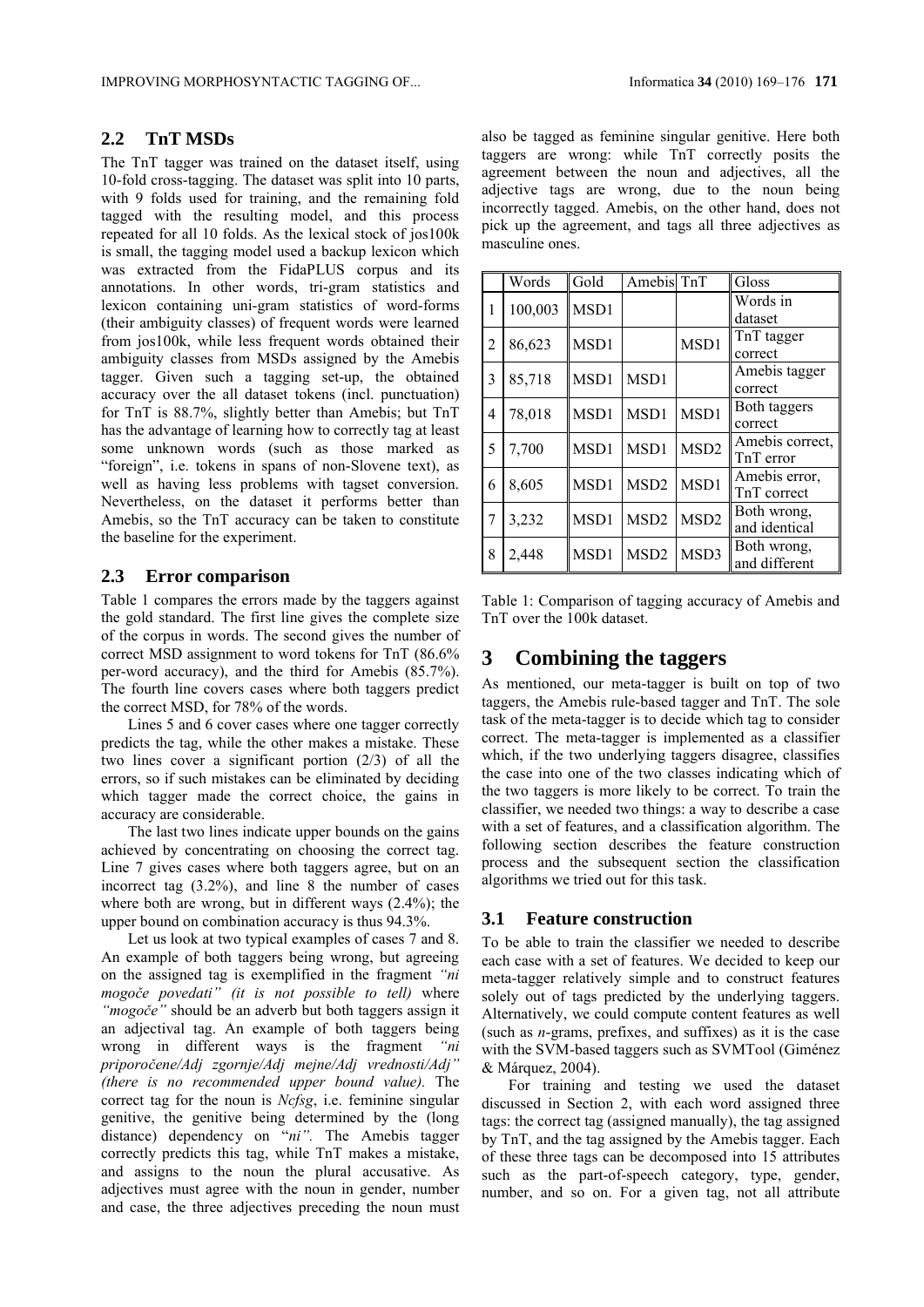values are set, therefore the data is sparse in this sense (e.g. the value of gender and number for prepositions is "undefined").

The attributes of the tags assigned by the two taggers (but not those of the manually assigned tags) were directly used as features for training. In addition, we constructed features that indicate whether the two taggers agree on a particular attribute value or not (the so called agreement features). The example was labeled according to the tagger which correctly tagged the word (the label was thus either TnT or Amebis). Note that we built a training feature vector only when the two taggers disagreed and one of them was correct (if none of the taggers was correct, we were unable to label the feature vector). The entire feature construction process is illustrated in Figure 2.

For the first set of experiments we used the tag attributes and agreement features of the current word to construct a feature vector (termed non-contextualized features in Figure 2). In the second set of experiments, on the other hand, we also added tag features (from both, TnT and Amebis) from the previous and the next word (termed contextualized features in Figure 2). It is also important to mention that we ran a set of experiments where we excluded punctuation from the text and a set of experiments where each different type of punctuation was treated as a separate part-of-speech category (e.g.  $POS_T=$ ,) with all the other attributes set to "not" applicable". Each of these settings gave slightly different results. The results are discussed in Section 4 in more detail.

#### **3.2 Learning algorithms**

We experimented with three different classification algorithms: the Naive Bayes classifier, CN2 ruleinduction algorithm, and C4.5 decision tree building algorithm. In this section, we briefly describe each of them.

The **Naive Bayes (NB)** classifier is a probabilistic classifier based on Bayes' theorem.<sup>3</sup> It naively assumes a strong independence of features. Furthermore, it is a black box classifier in the sense that its decisions are not easily explainable.

**CN2** is an if-then rule-induction algorithm (Clark & Niblett, 1989). It is a covering algorithm meaning that each new rule covers a set of examples which are thus removed from the dataset. Unlike the Naive Bayes classifier, the trained model (i.e. a set of induced rules) provides an explanation for a decision (i.e. an if-then rule that was taken into account when classifying the example). Looking at the induced rules, it is also possible to read, understand, and also verify the knowledge that was discovered in the training set.



**C4.5** is an algorithm for building decision trees; it is based on information entropy<sup>4</sup> (Quinlan, 1993). C4.5 uses the fact that each attribute of the data can be used to make a decision that splits the data into smaller subsets. It examines the normalized information gain (difference in entropy) that results from choosing an attribute for splitting the data. The attribute with the highest normalized information gain is the one used to make the decision. This process is repeated several times on smaller and smaller subsets of data. Similarly to CN2 (the rule-induction algorithm), C4.5 builds glass box models. Unlike its predecessor, the ID3 algorithm, C4.5 knows how to handle data with missing values (i.e. sparse data) and prunes the tree by cutting off branches that do not contribute to the classification accuracy.

 $3$  c.f. http://en.wikipedia.org/wiki/Naive Bayes classifier

 $^{4}$  c.f. http://en.wikipedia.org/wiki/C4.5\_algorithm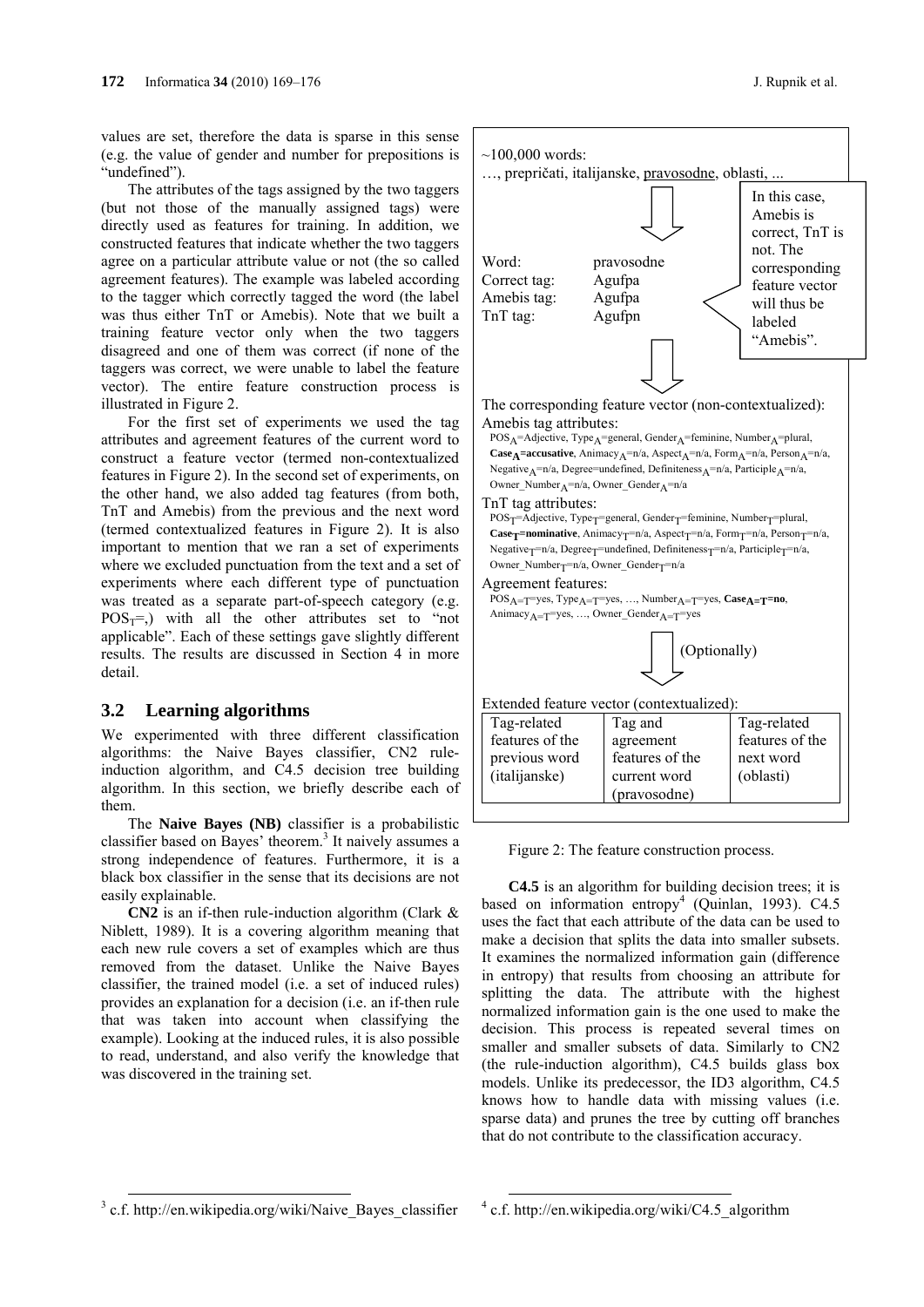### **4 Experiments**

In this section, we present tagging accuracies of the meta-tagger for different combinations of feature sets and underlying classification models. The size of the set of examples for training and testing is 16,305 and consists of 8,605 cases where TnT tagger predicted the correct tag and Amebis tagger did not and 7,700 cases where Amebis was correct and TnT was not. All experiments were conducted with the Orange data mining tool (Demšar et al., 2004). 5-fold cross validation method was used to evaluate the tagging accuracy of the meta-tagger in all experimental scenarios. We first discuss two baseline models for the meta-tagger, after that we define several different feature sets, then continue with the description of non-contextualized models and end the section with models that incorporate context features.

#### **4.1 Baselines**

The first baseline is the majority classifier which always predicts that TnT tagger is correct. This classifier achieves the accuracy of 52.8%.

The second baseline model is a Naive Bayes model trained on only one feature: Amebis MSD. This is a very simple model, since to classify a new example (with only one feature *f* , that is the Amebis MSD), all one needs to do is count the number of cases with MSD equal to *f*  where Amebis was correct and the number of cases with MSD equal to *f* where Amebis was incorrect ( $P(x = f, y =$ *amebis-correct)* and  $P(x = f, y = amebis-incorrect)$  and predict the class (amebis-correct or amebis-incorrect) with the higher count. This model achieves the accuracy of 70.95% (approx. 18% higher than the first baseline).

Let us consider two examples. Assume that there were 200 cases where Amebis predicted the tag Pd-nsg, and it was correct in 150 of these cases (this means the TnT was correct in the remaining 50 cases). This means that P(Amebis-predicts: Pd-nsg, Amebis-correct) =  $0.75$ . In this case the meta-tagger would always predict the tag Pd-nsg if Amebis predicted it as well.

Now, if we assumed that Amebis was correct in 80 of 200 cases, P(Amebis-predicts: Pd-nsg, Amebiscorrect) =  $0.4$ ), then the meta-tagger would always predict the tag predicted by TnT, given that Amebis predicted Pd-nsg (the evidence in the training data tells us not to trust the Amebis tagger, since the probability of it being correct is less than 0.5).

#### **4.2 Feature sets**

We will now describe the features for the noncontextualized models. The first set of features for the non-contextualized models are the so called FULL features; they only include full Amebis MSD and full TnT MSD (two features). The second set of features called DEC is a decomposition of the FULL features as described in Section 3.1 (45 features: 15 Amebis features, 15 TnT features, 15 Agreement features). The third set of features, BASIC, is a subset of DEC features, where we only take the features corresponding to Category, Type, Gender, Number and Case into account (10 features: 5 for Amebis and 5 for TnT). The final set of features, ALL, is a union of FULL and DEC (47 features).

Feature sets for contextualized models (with and without punctuation) are extensions of noncontextualized feature sets, where the features of examples surrounding our training example are added (see Section 3.1). The context features (i.e. the features of the previous and next word) are the same ones as that of the current word except for the Agreement features which are only computed for the current word (in the DEC feature set we thus keep only 15 Agreement features: the ones of the current word).

Features ALL, when contextualized, include six features for MDS tags (Amebis-Prev, Amebis, Amebis-Next, TnT-Prev, TnT, TnT-Next), 45 for Amebis tag features ( $3 \times 15$  features), 45 for TnT tag features and 15 Agreement features, which sums up to 111 features.

#### **4.3 Non-contextualized models**

Experiments with features that do not take context into account (Table 2) show that C4.5 is the most robust classifier with respect to different feature sets and that it can achieve the highest accuracy. We can also observe that tag features are not very suitable for the Naive Bayes classifier because the conditional independence assumptions are too strongly violated.

| Feature set /<br>Classifier | FULL. | <b>DEC</b> | <b>BASIC</b> | AI.   |
|-----------------------------|-------|------------|--------------|-------|
| ' NB                        | 73.90 | 67.55      | 67.50        | 69.65 |
| C4.5                        | 73.51 | 74.70      | 74.23        | 73.59 |
| CN2                         | 60.61 | 72.57      | 71.68        | 70.90 |

Table 2: Non-contextualized models (accuracy in %). Feature sets FULL, DEC, BASIC and ALL are explained in Section 4.2.

Even though the CN2 algorithm results in slightly lower accuracy it can prove useful since the rules that it produces are easy to interpret and thus discover the strengths and weaknesses of the TnT and Amebis classifiers (see Figure 3).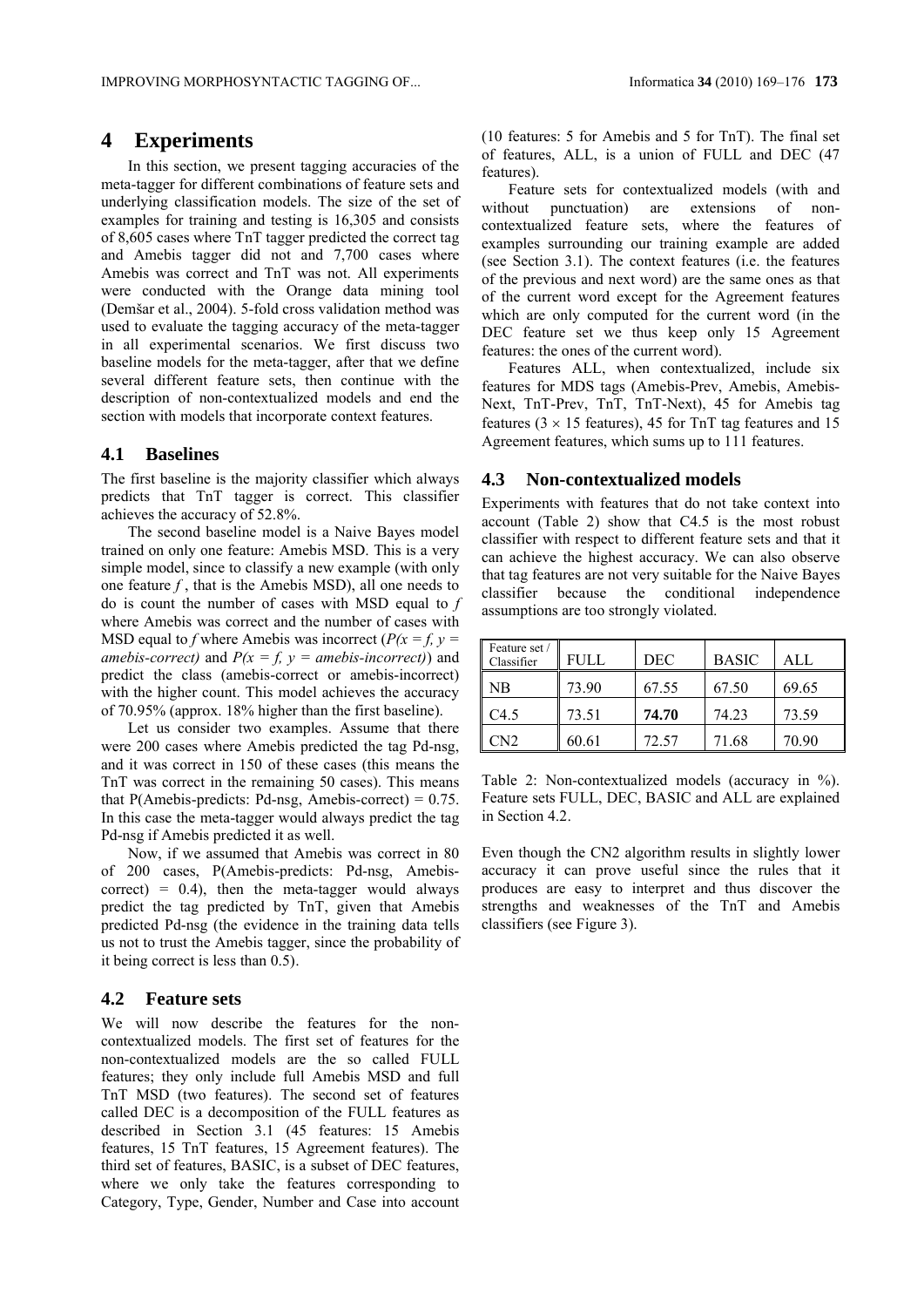

Figure 3: List of rules discovered by CN2 in Orange. Rules are ordered by their quality which is a function of rule coverage and rule accuracy. The second rule, for example, tells us that if Amebis predicted locative case and TnT predicted some other case and TnT predicted common type, then the meta-tagger should predict the same tag as Amebis. The first rule, IF Amebis POS=['Residual'] AND TnT Form=['0.000'] THEN Correct = TnT, covers the examples mentioned in Section 2.1, where Amebis predicts POS tag "unknown" (by definition incorrect). The rule says that in such case, TnT is always correct, which is what is expected.

#### **4.4 Context and punctuation**

When comparing the results of experiments with context, we notice that taking punctuation into account (see Section 3.1) is beneficial in almost all cases (see Tables 3 and 4). This can be explained by the fact that ignoring punctuation can yield unintuitive context tags, for instance the sequence of tags T1, T2, T3, where T1 is the last word of a sentence, T2 the first word and T3 the second word of the next sentence.

We notice that C4.5 can best benefit from extra contextual features, whereas the performance of the other algorithms does not change notably.

| Feature set /<br>Classifier | FULL. | DEC   | <b>BASIC</b> | ALL.  |
|-----------------------------|-------|-------|--------------|-------|
| <b>NB</b>                   | 73.10 | 68.29 | 67.96        | 70.55 |
| C4.5                        | 73.10 | 78.51 | 79.23        | 76.72 |
| CN2                         | 62.16 | 73.26 | 72.75        | 72.29 |

Table 3: Context without punctuation (accuracy in %).

| Feature set /<br>Classifier | FULL. | <b>DEC</b> | <b>BASIC</b> | ALL   |
|-----------------------------|-------|------------|--------------|-------|
| <b>NB</b>                   | 73.44 | 68.32      | 68.14        | 70.53 |
| C <sub>4.5</sub>            | 74.18 | 78.91      | 79.73        | 77.68 |
| CN <sub>2</sub>             | 62.23 | 74 27      | 72.82        | 73.01 |

Table 4: Context with punctuation (accuracy in %).

# **5 Large-scale experiment**

In addition to the experiments on the jos100k corpus, we also performed a large-scale experiment on a larger subset of FidaPLUS, the jos1M corpus, consisting of 1,000,017 word tokens (without punctuation). The corpus was first tagged by both taggers (i.e. Amebis and TnT). Amebis is a rule-based tagger and does not require training, TnT, on the other hand, was trained on the complete jos100k corpus. Then, if (and only if) the two taggers disagreed on a particular word token, the token was manually validated. Consequently, we are unable to determine cases when both taggers are correct or agree on an incorrect tag. Dataset statistics (analogous to the ones in Table 1) are given in Table 5.

|    | Words     | Gold | Amebis TnT |                  | Gloss                        |
|----|-----------|------|------------|------------------|------------------------------|
|    | 1,000,017 |      |            |                  | Words in<br>dataset          |
| 2  | 809,897   |      | MSD1       | MSD1             | Both taggers<br>agree        |
| 13 | 75,378    |      | MSD1 MSD1  | MSD <sub>2</sub> | Amebis correct,<br>TnT error |
| 4  | 88,657    |      | MSD1 MSD2  | MSD1             | Amebis error,<br>TnT correct |
| 5  | 26,085    |      | MSD1 MSD2  | MSD3             | Both wrong,<br>and different |

Table 5: The jos1M corpus statistics.

#### **5.1 Experimental setting**

We confronted Naive Bayes with C4.5 (building CN2 rules was computationally too expensive). We experimented with all defined feature sets: FULL, DEC, BASIC, and ALL, with and without context. Punctuation was included in the contextualized cases. For some reason, the C4.5 algorithm was unable to handle feature sets FULL and ALL when contextualized. We speculate that the implementation in Orange does not manage memory efficiently when it comes to attributes with 1000+ different values. The results of the experiments are presented in the following section.

#### **5.2 Results**

In this section, we present tables analogous to the ones in Section 4. We show how the algorithms perform under different feature sets. As already said, we do not show results for the CN2 algorithm and for C4.5 under certain conditions (denoted with "N/A"). The results fully support our observations on the smaller jos100k corpus and are presented in Tables 6 and 7. Note also that the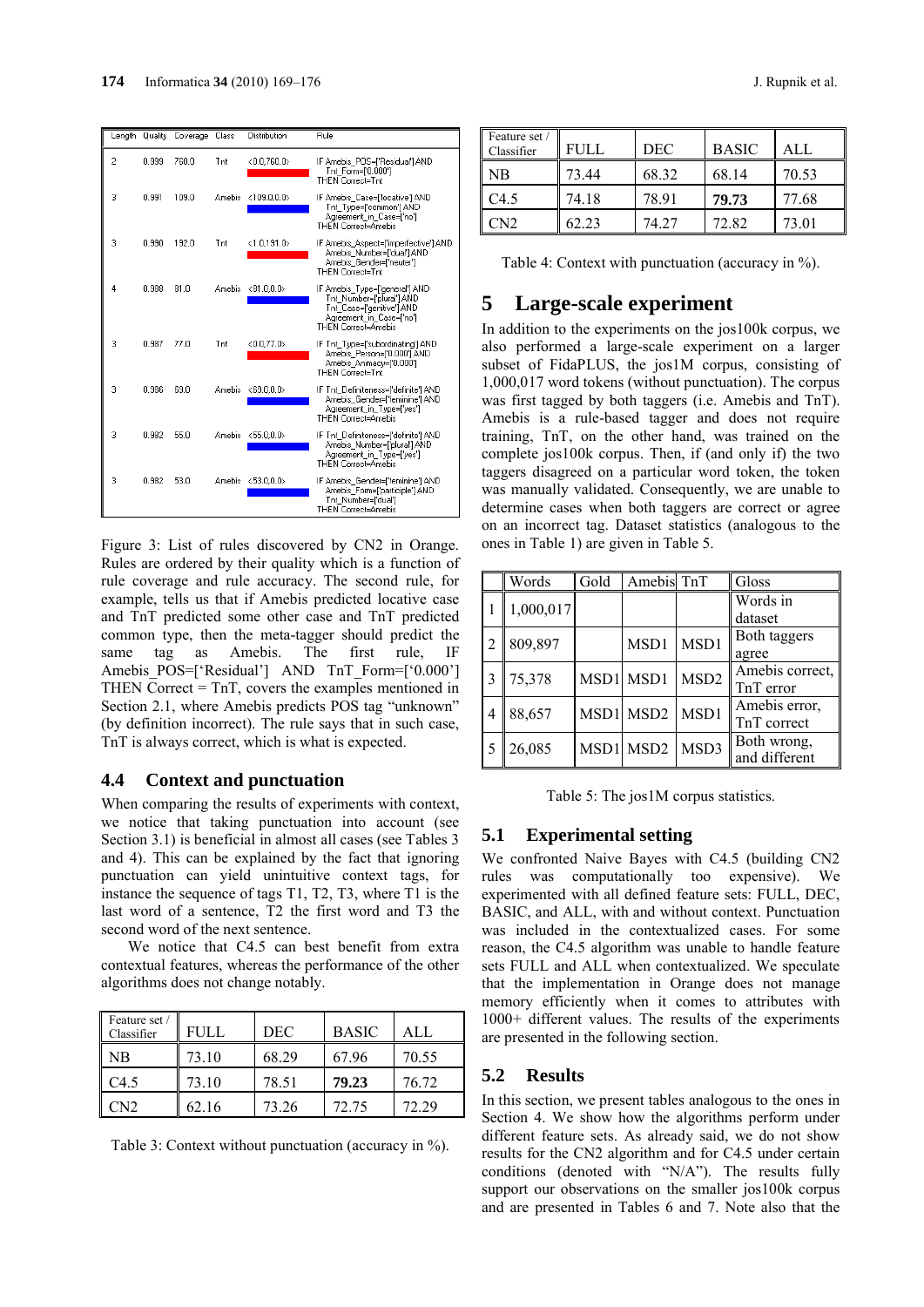second baseline yields 72.39% accuracy on the jos1M corpus.

| Feature set /<br>Classifier | FULI  | DEC   | <b>BASIC</b> | AIJ.  |
|-----------------------------|-------|-------|--------------|-------|
| NΒ                          | 73.93 | 66.85 | 66.67        | 69.81 |
| .45                         | 76.45 | 76.56 | 76 29        | 76.49 |

Table 6: The jos1M corpus – non-contextualized models (accuracy in %).

| Feature set /<br>Classifier | $\pm 1 \, \mathrm{H} \, \mathrm{T}$ | DEC   | <b>BASIC</b> |       |
|-----------------------------|-------------------------------------|-------|--------------|-------|
| NΒ                          | 73.74                               | 67.59 | 67.86        | 70.28 |
|                             | \/A                                 | 84.18 | 84.01        | J/A   |

Table 7: The jos1M corpus – context and punctuation (accuracy in  $\%$ ).

# **6 Conclusions**

The paper presents a meta-tagger built on top of two taggers, namely the TnT HMM-based tagger and the Amebis rule-based tagger. The purpose of the metatagger is to decide which tag to take into account if the two taggers disagree in a particular case.

The experimental results show that the two taggers are quite orthogonal since very little information is needed to get a significant increase in performance from the first baseline.

Furthermore, using context can improve the performance of some models and taking punctuation into account when constructing context features is better than ignoring it. C4.5 with context and punctuation features achieves the highest accuracy, 79.73% on jos100k and 84.18% on jos1M, which results in a meta-tagger with significantly higher accuracy than Amebis tagger or TnT tagger. The overall accuracies are given in Figure 4. Note that the first baseline is equal to the TnT overall accuracy.

There are roughly 5% cases in which both taggers assign an incorrect tag. By using the technique discussed in this paper (i.e. rule inference), it would be possible to learn under which conditions the two taggers are both mistaken and thus alert the user about such tags.

Furthermore, it would be possible to apply our technique on a per-attribute basis. We would be able to predict incomplete tags, i.e. tags with some attributes missing, where the missing attributes would be those most likely predicted falsely by both taggers. This would be very useful as guidance for human taggers preparing the JOS corpus. The missing attributes would have to be entered manually; the rest would only need to be validated.

Tagging on a per-attribute basis and looking at cases in which both taggers predict an incorrect tag will be the focus of our future research. In addition, we will consider including more taggers into the system. The main idea is to develop taggers, specialized to handle cases in which the two currently used taggers are not successful.



Figure 4: The overall accuracies (%). We can see that our meta-tagger exhibits around 4%–5% overall improvement over the two underlying taggers (i.e. TnT and Amebis). For computing the accuracies on the jos1M corpus, we needed to estimate the number of cases where the two taggers agreed on a correct tag. Looking at the statistics of the jos100k corpus (Table 1), we can see that the taggers are correct in 96.4% of the cases where they agree on the tag. Therefore, we computed the required number as 96.4% of 809,897 which is 780,740.71.

### **Acknowledgements**

The work described in this paper was supported in part by grant ARRS J2-9180 "Jezikoslovno označevanje slovenskega jezika: metode in viri" and EU 6FP-033917 SMART "Statistical Multilingual Analysis for Retrieval and Translation".

## **References**

- [1] Arhar, Š. and Gorjanc, V. (2007). Korpus FidaPLUS: nova generacija slovenskega referenčnega korpusa. Jezik in slovstvo, 52(2): 95– 110.
- [2] Brants T. (2000). TnT A Statistical Part-of-Speech Tagger. In Proceedings of the Sixth Applied Natural Language Processing Conference ANLP-2000, 224–231.
- [3] Clark, P. and Niblett, T. (1989). The CN2 Induction Algorithm. Machine Learning, 3(4): 261–283.
- [4] Demšar J., Zupan B. and Leban G. (2004). Orange: From Experimental Machine Learning to Interactive Data Mining. White Paper (www.ailab.si/orange), Faculty of Computer and Information Science, University of Ljubljana.
- [5] Erjavec, T., Džeroski, S. and Zavrel, J. (2000). Morphosyntactic Tagging of Slovene: Evaluating PoS Taggers and Tagsets. In Proceedings of the Second International Conference on Language Resources and Evaluation (LREC'2000). ELRA, Paris.